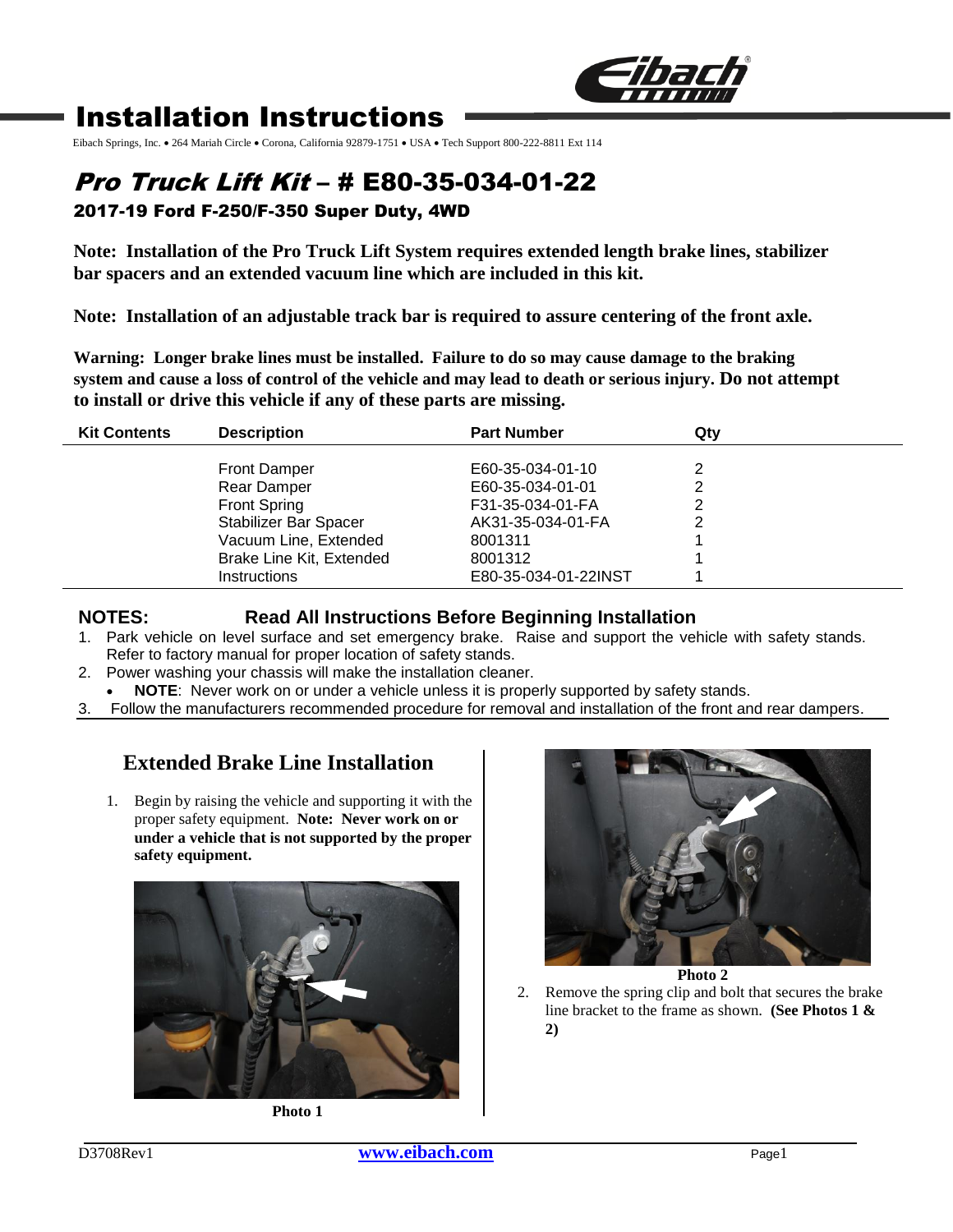



3. Unclip the brake line from the wheel spend sensor line as shown. **(See Photo 3)**



**Photo 4**



**Photo 5**



4. Remove/disconnect the vacuum line and wheel speed sensor line from the brake line bracket as shown. **(See Photos 4, 5 & 6)**



**Photo 7**

5. Loosen and remove the screw that secures the brake line to the caliper as shown. **(See Photo 7)**



**Photo 8**

6. Disconnect the brake line from the hard line as shown, then, remove the brake line. **(See Photo 8)**



7. Secure the new brake line to the hard line as shown. **(See Photo 9)**

D3708Rev1 **[www.eibach.com](http://www.eibach.com/)** Page2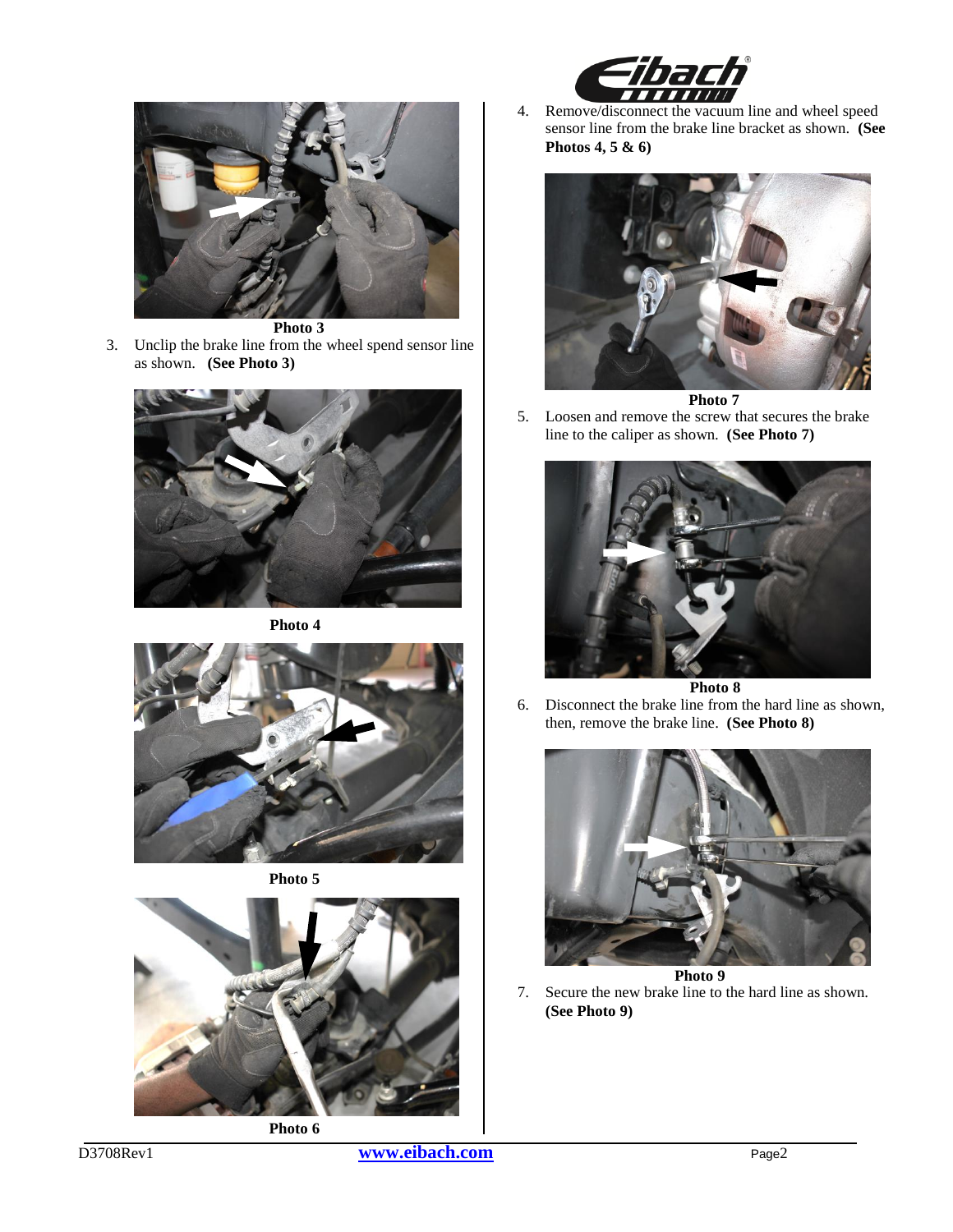

**Photo 10**

8. Secure the brake line bracket to the frame using the OE screw, then, secure the brake line to the bracket with the OE spring clip as shown**. (See Photo 10)**



**Photo 11**

9. Secure the other end of the brake line to the caliper as shown. **(See Photo 11)**



10. Re-attach the vacuum line to the new bracket as shown. **(See Photo 12) Photo 12**



**Photo 13**

11. Secure the brake line bracket to the axle using the OE hardware. **(See Photo 13)**



**Photo 14**



**Photo 15**

- 12. Re-attach the wheel speed sensor grommet to the bracket and use the provided zip ties to secure the brake line and wheel speed sensor line together as shown. **(See Photos 14 & 15)**
- 13. Bleed the brake lines per the factory procedure.